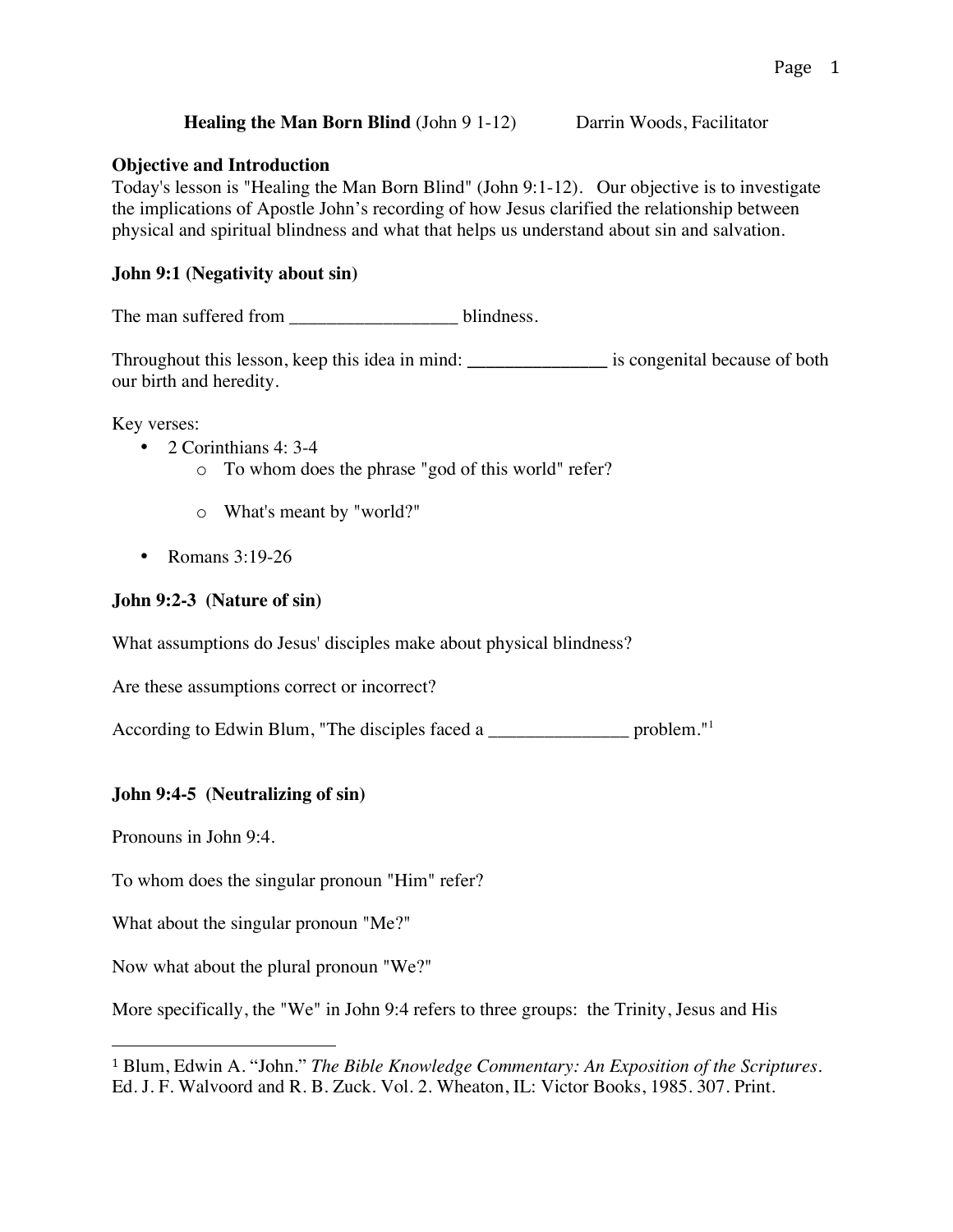disciples (apostles), and all \_\_\_\_\_\_\_\_\_\_\_\_\_\_\_.

Clarification about "work" vs. "works of Him who sent me" (John 9:4)

#### "**work**"

- implies doing business, performing, bringing about, or accomplishing a task<sup>2</sup>
- In other words, "work" has to do with the \_\_\_\_\_\_\_\_\_ of one's work.

## "**works**"

- relates to workmanship, the \_\_\_\_\_\_\_\_\_\_\_\_\_\_\_\_\_\_\_of God's work in believers.
- Ephesians 2:8-10--Notice the distinctions among three ideas: works, workmanship, and works.

Jesus reminds us that neutralizing sin in our life requires the Great \_\_\_\_\_\_\_\_\_\_of God which is salvation.

# **John 9:5** Light and world

"**in**" vs. "**of**" the world (Matthew 5:13-16)

# **John 9:6-7 (Nearsightedness of sin)**

You don't have far to look if you want to find sin or the evidence of sin.

# **John 9:6**

- Did Jesus need clay to heal the eyes of the blind man?
- Who is the source of the blind man's healing?
- What is the source of the blind man's healing?

Other examples of Jesus healing a blind man:

 

- Mark 8:22-26 records Jesus heals a blind man in Bethsaida. In this case, Jesus heals this blind man by  $\qquad \qquad$  in the man's eyes and  $\qquad \qquad$  hands on him.
- Mark 10:46-52 Jesus heals a blind man in Jericho. Jesus heals this blind man

<sup>2</sup> Swanson, James. *Dictionary of Biblical Languages with Semantic Domains: Greek (New Testament)* 1997: Print.